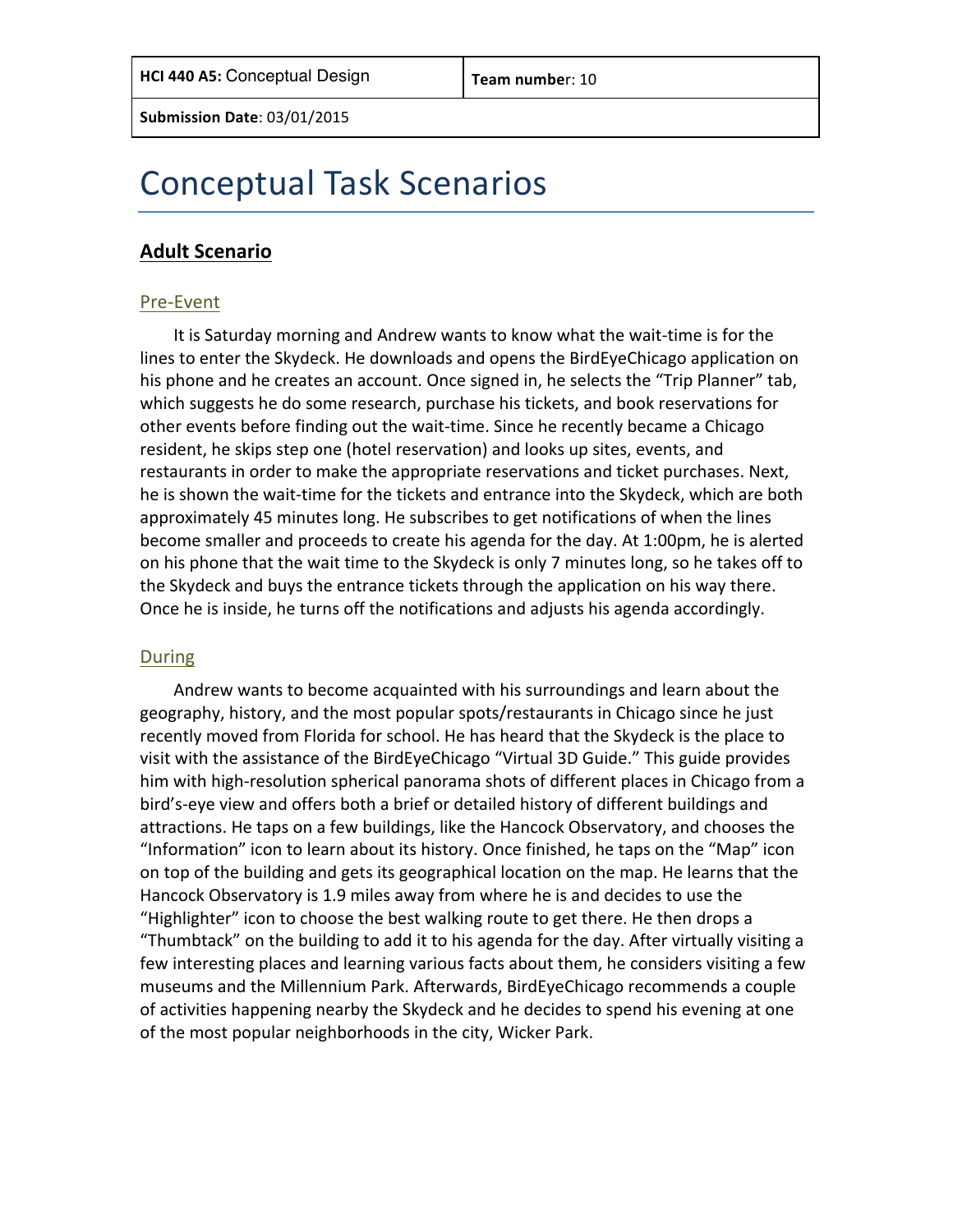### Post-Event

Andrew had a great time at the Skydeck and he loved using the BirdEyeChicago Virtual 3D Guide, including its notification feature since he found them very helpful. Now, as he is sitting at a great Italian restaurant in Chicago, recommended by the application, he checks out the pictures and videos he took at the Skydeck and manages them using the application. He finalizes the pictures and shares them with his friends on all of his social media accounts. He also takes the opportunity to share his reviews about Skydeck and the application on Yelp and other web sites.

## **Child Scenario**

### Pre-Event

Nicholas Levy was surprised to discover one morning that his parents were going to take a family trip to see the Skydeck in Chicago. He immediately opened up the BirdEyeChicago application and tapped on the animated videos that describe some interesting facts about the Skydeck. Nick was very excited on his way to the Skydeck and asked many questions about its height as well as whether or not he would be able to look out over the glass ledges to see the whole city. Nick, amazed by the pictures of the tall buildings and cool looking landmarks on the app, begins saving them directly on his iPad to show his parents. As soon as they arrive in Chicago, Nick's mother suggests that he starts snapping pictures to remember his trip. Nick pulls out his iPad and opened the "Take Photos" tab on the application. Then, he flashes photos on the card ride, in the hotel, and all the way to the Skydeck including the contents on the walls throughout the Willis Tower.

### During

Nicholas had enough of taking pictures and needs another type of entertainment. He closes the camera option and opens up the game page on the application. He becomes excited with all of the different games available and chooses the "Chicago's Treasure Hunt." He is prompted to choose an avatar and a mission out of the following options: "Treasure Search," "Clues Treasure Search," "Competition Search," "Theme Search," "Time Limited Search," and "Time Unlimited Search." He chooses the "Clues Treasure Search" mission and starts solving clues that are prompted on the screen as he guides his avatar around the city. He submits his answers by either tapping or speaking into the phone's microphone from the answers box. Once he solves all the clues, he finds a cool treasure box hidden somewhere in the city and obtains a gold star for completing the level. He becomes so completely lost in the game that he loses track of time, all while subconsciously learning about the city.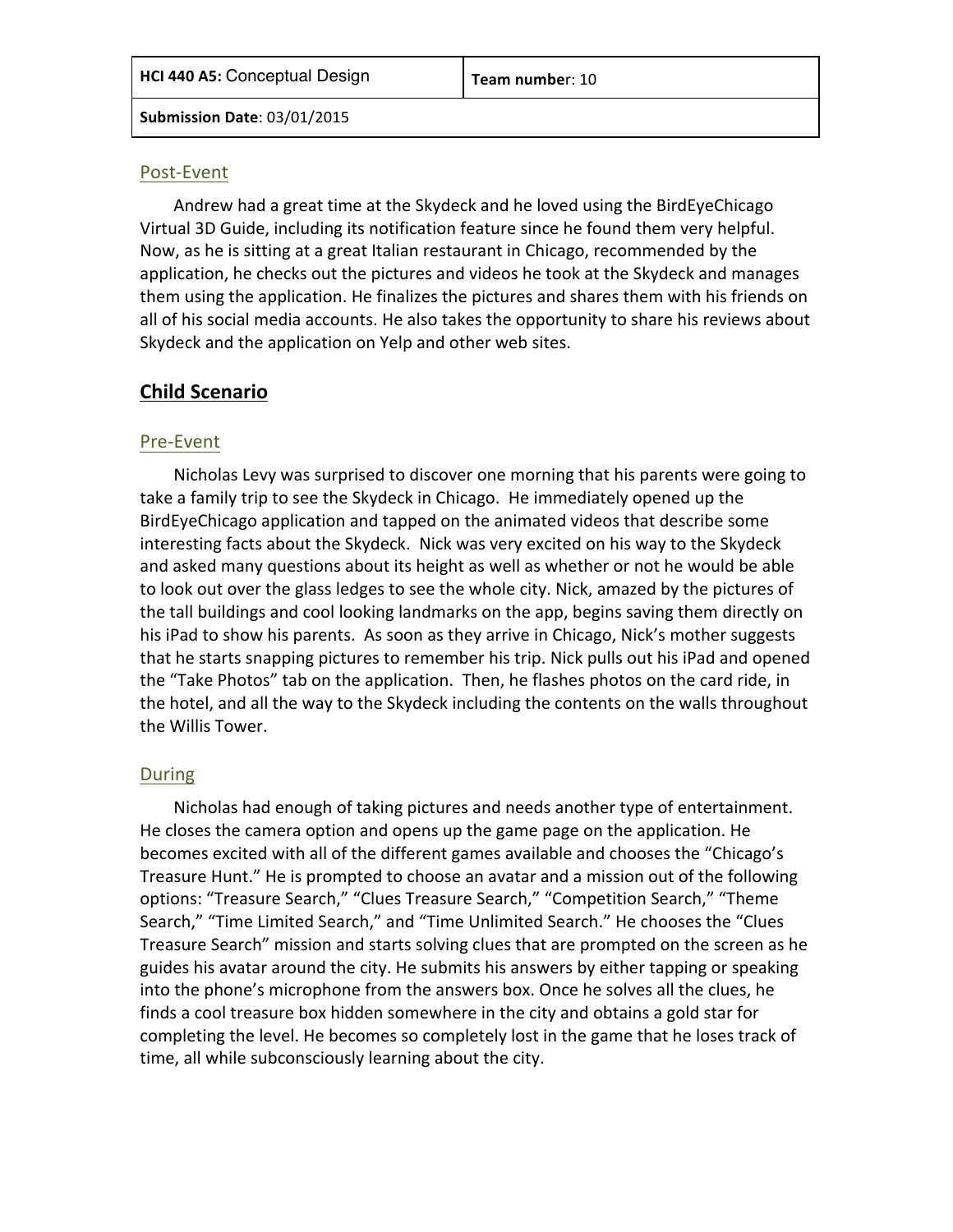#### Post-Event

Later that evening, as Nick looks over his pictures from the trip, he decides that he wants to add some themes to some of them. He opens the application on his iPad and chooses the "Edit" option. This feature allows him to drop and drag mustaches, hats, and glasses, and add cool effects to the pictures. Since Nick loved the tall buildings of Chicago, he adds some major buildings to the background. He also chooses the winter theme, since he loves snow and now wants to return during the wintertime. The next day at school, Nick tells his friends an exciting story about his visit to Chicago and shows them a series of pictures that he took, saved, and organized in albums within the application.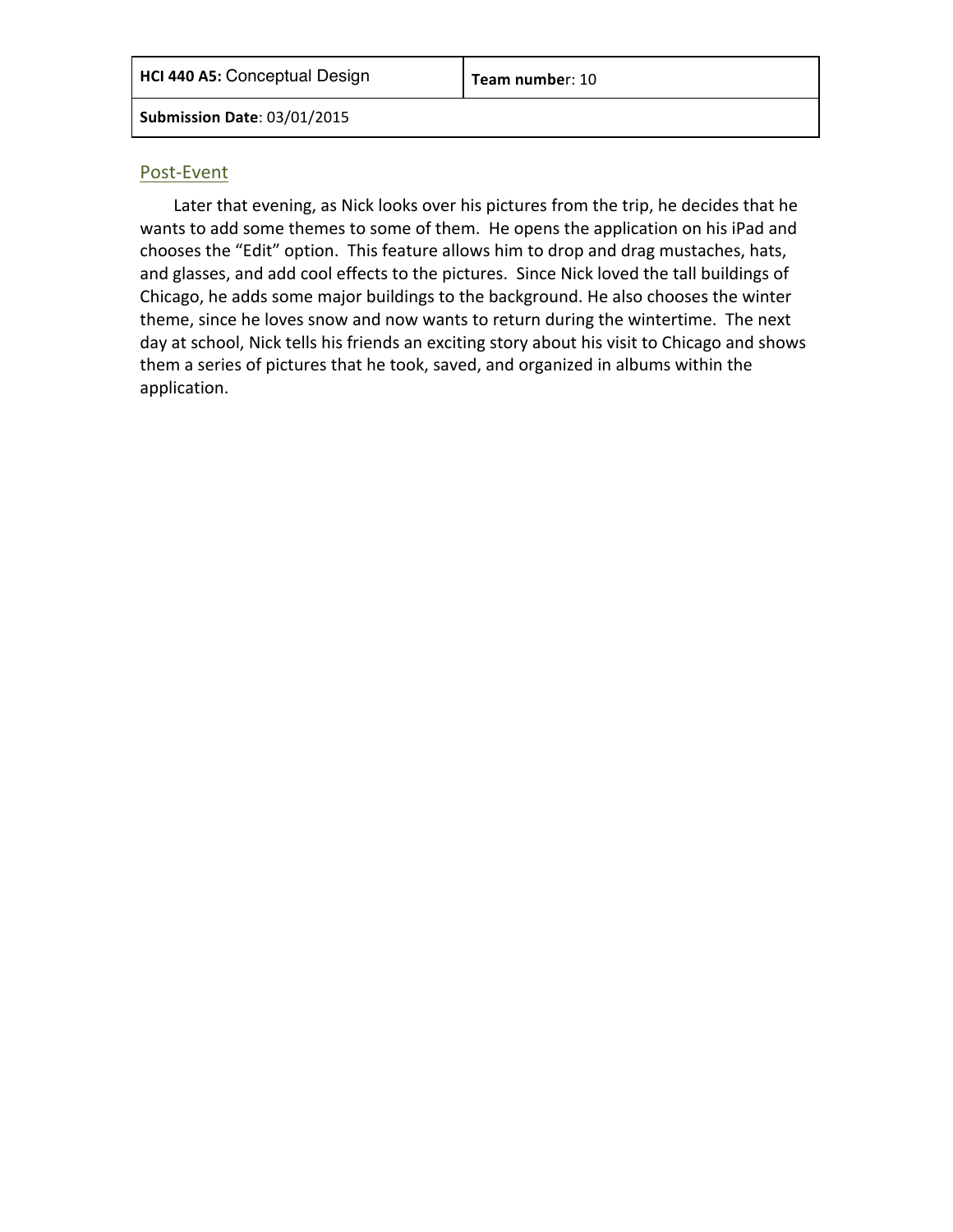# Focus Scenarios and Personas

### Scenario 1

**Scenario title**: Exploring Chicago virtually from the Skydeck using BirdEyeChicago. **Persona Name: Andrew** 

**Brief Description**: Andrew sets out to explore Chicago using the "Virtual 3D Guide" feature of the application. With this feature Andrew can see a high-definition view of the city landscape, historical monuments, map view, and 3D street view from the Skydeck. Furthermore, he can pinpoint any particular place from the application and learn interesting details about it such as its geographical location and history.

### Scenario 2

**Scenario title**: Playing "Chicago's Treasure Hunt" game inside the Skydeck. **Persona Name: Nicholas Levy** 

**Brief Description**: Nick plays the exciting 'Chicago Treasure Hunt' game inside the Skydeck using the BirdEyeChicago application. In this game, Nick sets out on a mission to find a treasure box by solving a series of clues. Some clues are straightforward instructions and others are riddles that lead him to discover further clues in order to get him a step closer to the grand prize inside the treasure hunt.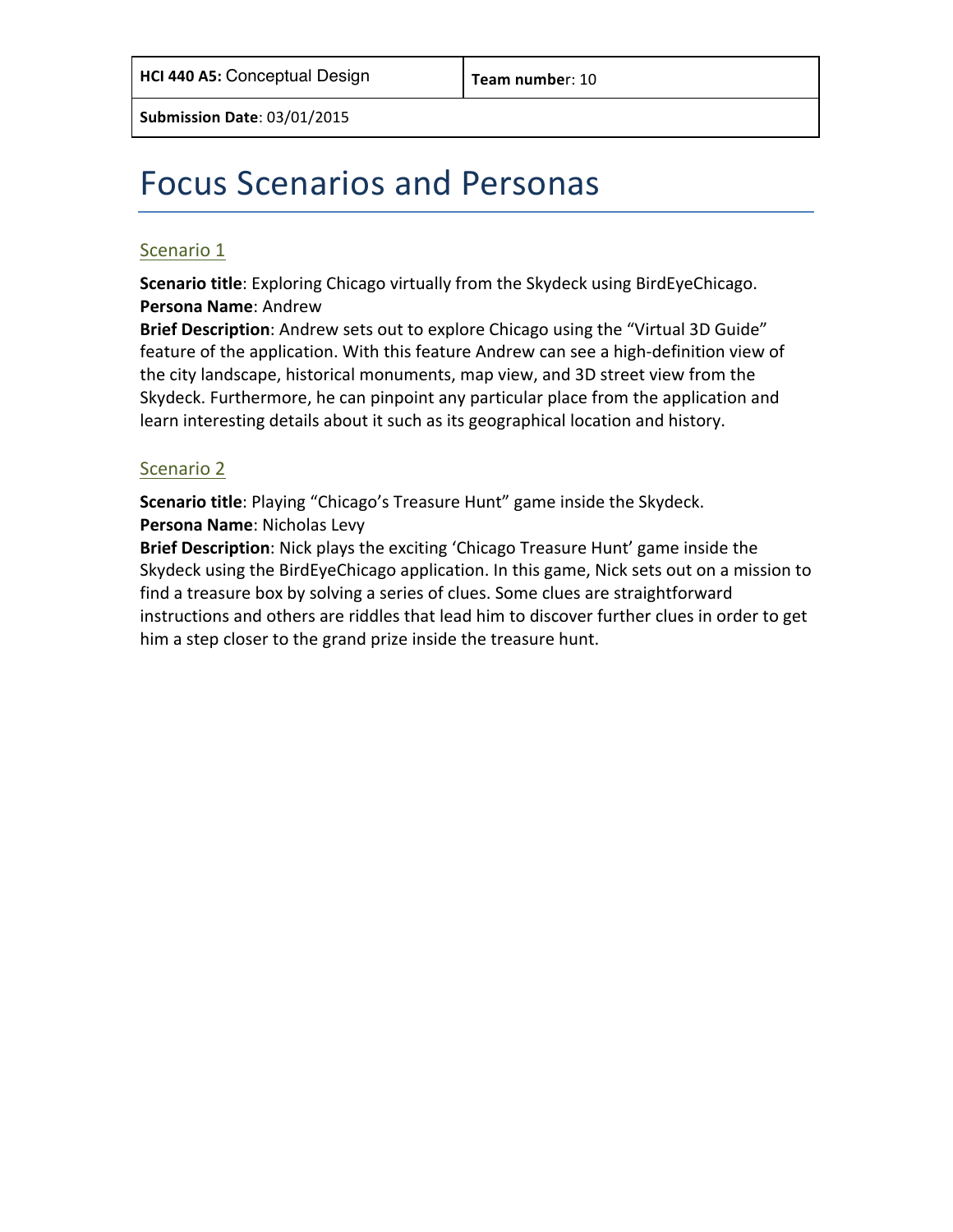# Interface Metaphors

### **Adult During scenario**

The interface metaphors used in the "Virtual 3D Guide " consist of:

- Thumbtack- Thumbtacks are used to pin a reminder to visit buildings/landmarks of interest in the future. A Thumbtack icon would help the user keep a list of the places he/she has visited or wants to visit in the future. An advantage of using the Thumbtack icon is that it is easily recognizable as a symbol of posting something on wall such as a map poster. The disadvantage of providing this icon is that as a user pins many places, the streets could be hard to see because of the overlap with the pins, particularly on small screens.
- Plus and Minus Sign A Plus and Minus Sign is used to zoom in and out of a particular scene. This feature allows users to be in control of the size of the view on their screen. The drawback of this is that it is not necessarily easily recognizable, and could be confused as a math icon with younger users.
- **Information (i)** The Information icon can be used to display any additional information of a historical building or landmark that a user is interested to read about. The advantage of an information icon is that it provides the reader with as little or as much as they want regarding any particular site. The disadvantage of providing this feature is that it may not be clear whether the information provided is regarding the site or the application itself.
- **Highlighter** The Highlighter can be used as an accenting tool that emphasizes the route or street that is suitable for the user of a map. Its main use is to brighten a point on a digital version of a map. The advantages are that it makes the route much more clear for the user. A disadvantage of the Highlighter icon is the inconspicuous recognition of the highlighter as a recognizable icon and perhaps could be confused with a pen or pencil that can be used for taking notes on the screen.
- **Magnifying Glass in Search Box** This is used to identify a search for a particular phrase or vocabulary word that is within the program of your device. The reason a Magnifying Glass is used as a search icon is due to its actual use of enhancing smaller objects that would otherwise be difficult to see. The advantage of using a Magnifying Glass as a search icon in our application is that its use in the application is very similar to its normal use in the real world. A downside of using it is its association with a "zoom" feature or possibly solving mysteries or finding clues.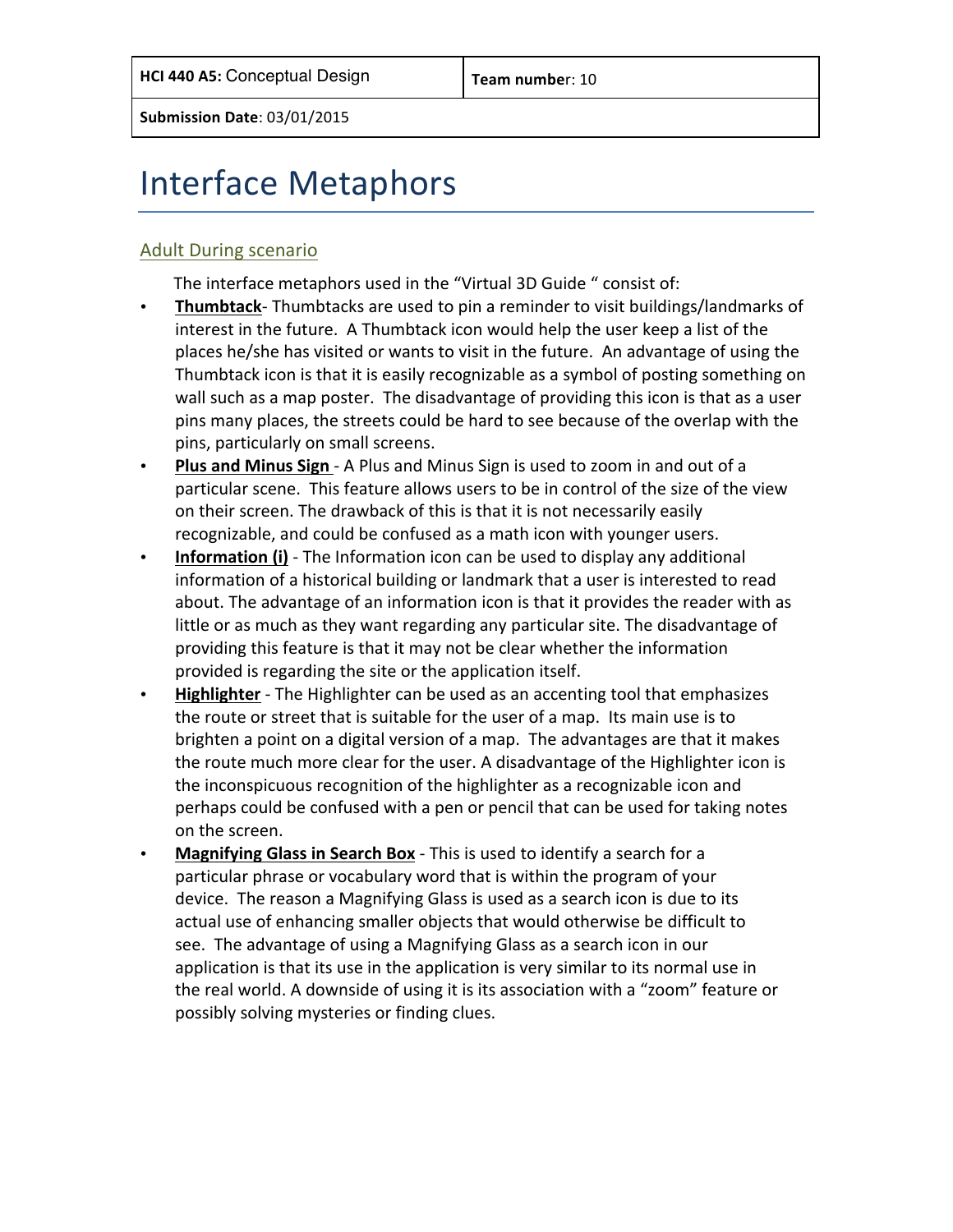### Child During scenario

The interface metaphors used in the "Chicago's Treasure Hunt" consist of:

- **House** To return to the homepage of the game. This will provide easy navigation within the application, as the user will be able to exit from any screen on the game at any point instantly. The disadvantage of providing this icon is that the user can accidentally tap on it and then have to find their way back to the page they were previously on. Therefore, we would provide error prevention messages with a save function. For example, every time the users tap on this icon in the middle of game, they will get a message saying "Are you sure you want to exit? If yes, your game will be saved."
- **Speech bubbles** To display the thoughts or conversations of people that the avatar runs into. These commonly represent conversations, so it will be perfect for our interaction type, as they are simple and straightforward. The downside of using them could be their size. Thus, we will have to think about how big we want them to be in order to display all the information needed for the clues.
- **Avatar's silhouette** To change the chosen avatar. This will allow the users to change their appearance in the game at any time they want. This will provide the kids to feel they have more control of the game. The disadvantage would be that the user could dislike the entire avatar options provided. To solve this problem, we can have a "Build your own avatar" option that allows users to choose their own hair, body type, skin color, face shape, etc.
- **Compass** Guides the users to proceed to the next step of the game in the correct direction. This will help the users to navigate better inside the game platform. The disadvantage would be that the users might ignore it or become confused because they are unable to read or follow it properly. Nonetheless, it can also be an educational component, as the kids can learn how to use it while playing it.
- **Questions mark** To obtain simple instructions on how to play the game. This will help the users become familiarized with the icon, goals, and rules of the game. However, certain users may find the instructions challenging or confusing since kids of different ages possess different levels of understanding.
- **Notebook Page** It will list all the solved clues. This will allow the users to go back and re-read the clues if they want to see how many they have completed. However, this icon is not essential for the purpose of the game.
- **Suitcase** Any items (ex. scissors, flashlight, wood, towel, wrench, bag, rope) provided when a clue is solved will be stored in the avatar's suitcase in order for them to be used again when appropriate. This will allow the users to locate their items in just one place and save space on the main screen of game, as the items will displayed on top of the screen only when this icon is tapped on. The disadvantage would be that users may confuse this icon with that of a shopping cart. However, we are considering changing the icon to a backpack, and are in the process of finding the right icon online.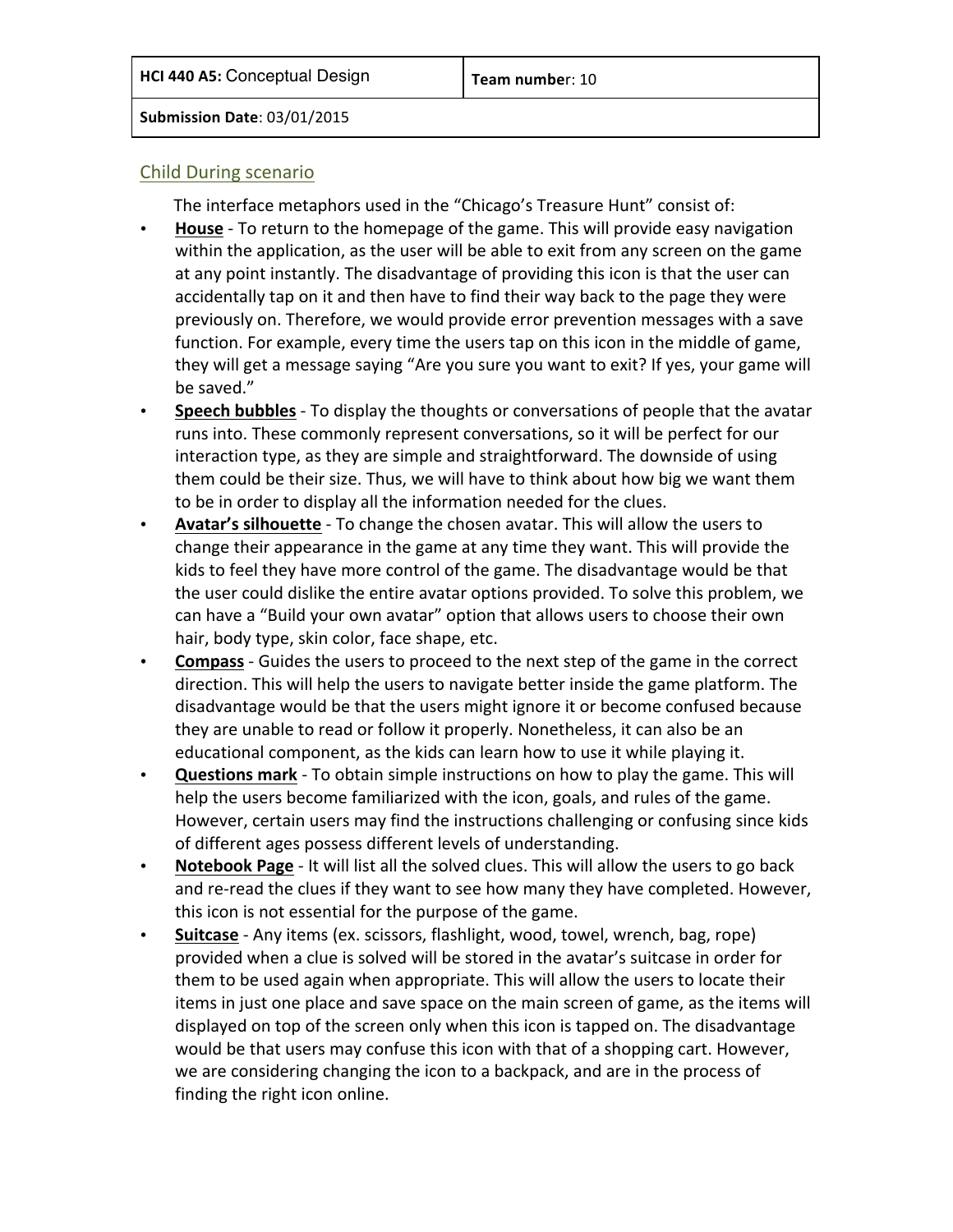**HCI 440 A5:** Conceptual Design **Team number:** 10

**Submission Date**: 03/01/2015

- **Treasure box** It will contain the grand prize of the game- a gold star. Treasure boxes are generally thought of having something valuable inside, thus it is the perfect icon to have- aside from the fact the game is also called "Treasure Hunt Chicago".
- Gold Star Indicates that the user has won and finished the game. A gold star is usually perceived as a rewarding item so it is a great prize for a kid. However, older kids might prefer something more cool, interesting, or meaningful to them.
- **Criss crossed hammer and wrench** To provide the rules, tips, and alerts of the game. This will help users when they are stuck in a game as it will provide them with suggestions or reminders of things can do or things that they have in their backpack to help them solve their clues.
- Magnifying glass To get a closer or more distant look on objects or buildings/sites around the city by zooming in and out of view. This will help the users look at the screen both up close and further out to find the clues or items needed throughout the game.
- City's Landmarks The appearance of a city will be displayed on the screen with symbolic city items such as the Bean, AIC, Hancock building, etc. These are all global representations of the actual sites so the kids will have no problem spotting them in the game with the clues. The kids will actually be able to learn and become familiarized with the appearance of Chicago's unique landmarks and buildings through their role and incorporation in the game. The disadvantage is obviously that at first glance, the kids will not be able to identify or recognize each of Chicago's sites.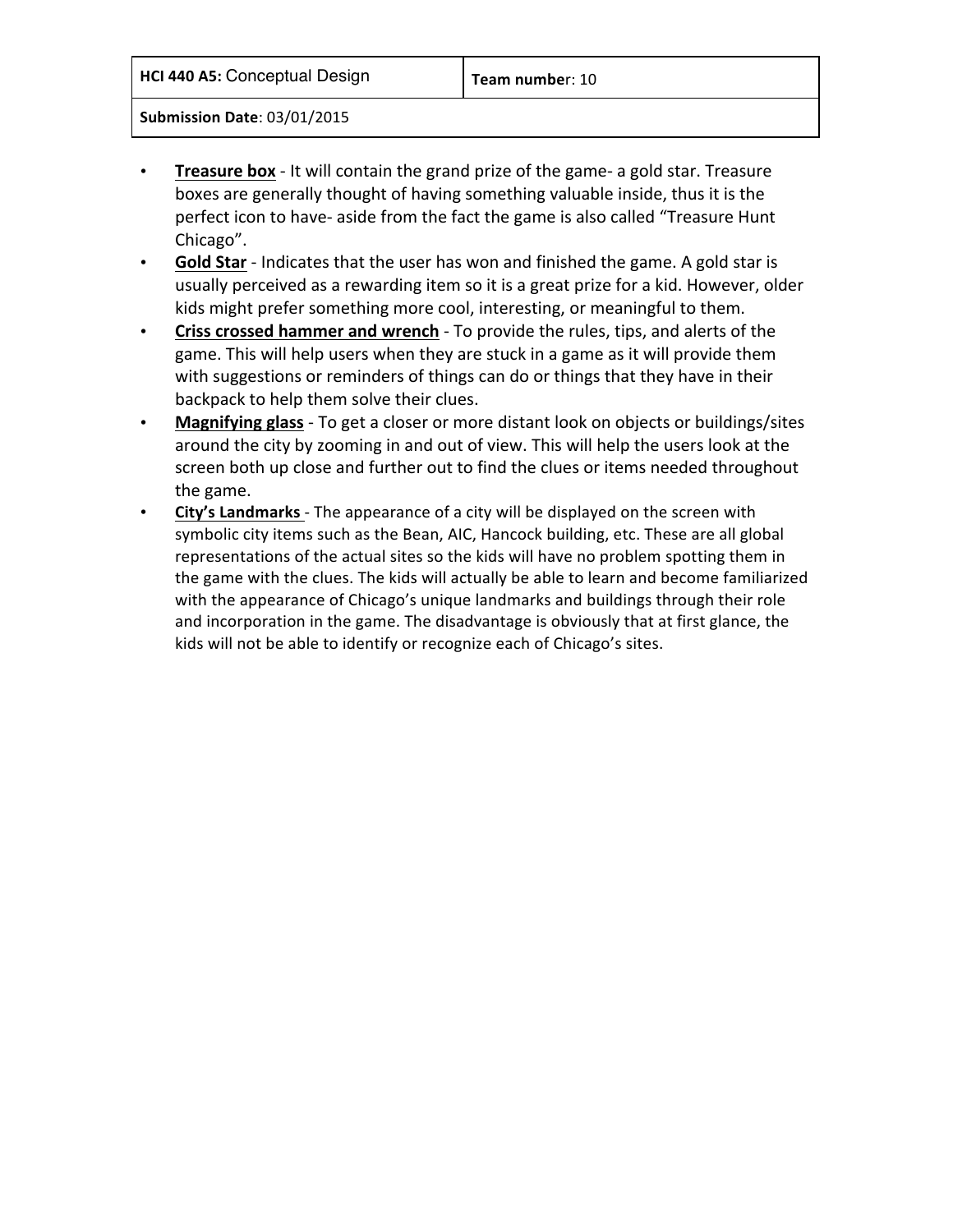# **Interaction Types**

### Adult- Manipulating

We decided that the most appropriate interaction type for this particular focus scenario is direct-manipulation. In order to provide the functions we want to offer, we need the user to perform a series of familiar actions that they often use with their touch-screen devices. We need our users to manipulate our icons properly and effectively to deliver all of the information they seek on our application. For example, the required manipulations consist of the following:

- Dragging and Dropping Once the users find an interesting landmark/building that they want to visit, a "thumbtack" icon can be dragged and dropped on either the virtual or map view to reference or visit the place at a later time. Also, the "highlighter" icon can be dropped and then dragged across either streets/roads/paths to define routes that best suit the user.
- Selecting (tapping) Users will be able to select from a variety of features provided by the application. For example, the thumbtack icon, the map icon, the information icon, and the zoom icons.
- **Zooming in/out** Users will be able to stretch the view of streets and sites. For example, on either the street, virtual, or map view, the user can do this by tapping on a  $4$ " sign to zoom in and a  $4$ -" sign to zoom out. An alternative gesture that will be available is to hold down their index finger and thumb together on the middle of the screen and then expand their fingers apart to zoom out or vice versa to zoom in.
- Gesture Manipulation Users will scroll up/down/left/right to view the city to allow easier maneuvering for aerial viewpoints and obtaining information. So, the user will be able to press their finger against the screen and perform upward, downward, and/or side-to-side motions over the screen.

The disadvantages of using this interaction type is that some users may not be comfortable using their fingers or a stylus to manipulate the screen and maneuver things around (ex: older users or users with wide/big fingertips). They might find touch screen gestures challenging and thus it will impede their use of the application. Consequently, the number of our targeted users may be limited.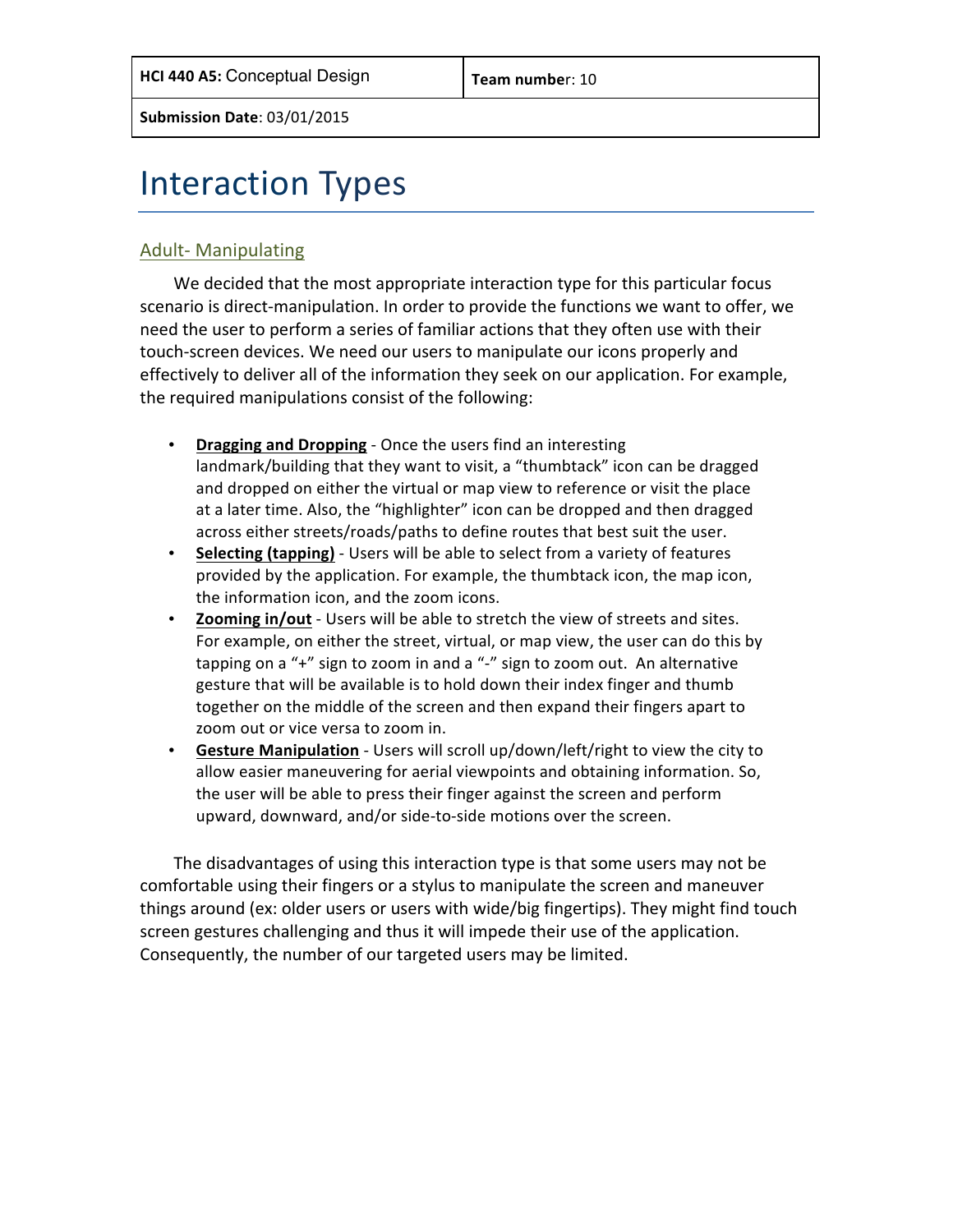#### Child- Conversing

We feel that the best interaction type for this particular phase and persona is conversing. Kids become more engaged when there is an open dialogue as opposed to just receiving instructions. Therefore, if we make the games interactive with these types of users, we can potentially get better responses and more engagement from them. Also, given that this particular game (Treasure Hunt Chicago) requires the kids to solve clues and explore the city, they will have an option to choose an avatar and a difficulty level to make it more interesting/challenging.

The user will be provided with the information about their next clue to find a treasure through speech bubbles as if she/he was talking to the game. Each clue will reveal different objects in the form of jewels, candies, and helpful tools, which will help them, continue finding more treasures. And most importantly, it will have objects related to the artistic or historic context of a site so the user can have an educational gain from the game. If the user wants to know more about any given site, he/she can tap on the information icon and a pop-up window will open with the information requested. The user has an option to change the avatar from the "options" panel and can also use voice-driven recognition system to interact with an application. If the user wants to quit the game at any point, he can click on the home icon on the top left corner. However, the user will be prompted with a confirmation message for error prevention before taking him back to the home screen. This formatting requires more interaction by the user, as they must actively answer questions and solve clues/riddles rather than merely following instructions.

The downside of using this interaction type is that some kids may have difficulty reading or concentrating, making it hard for them to properly play the game. They may find the instructions challenging or confusing since kids of different ages possess different levels of understanding and education. In order to solve this issue, we have added a voice version of instructions and clues as well. This will minimize the chances of the user losing focus and easily becoming bored of the game.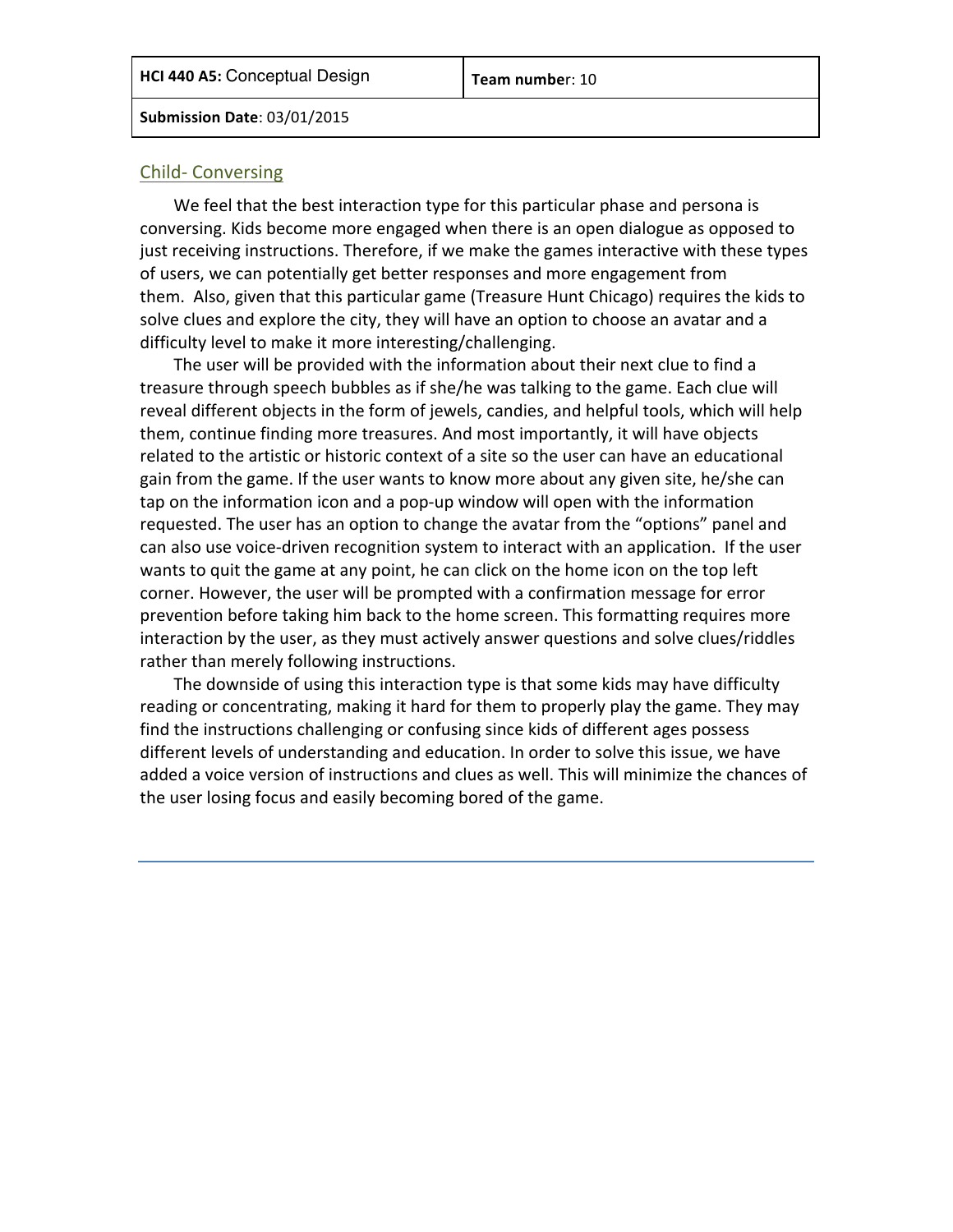## Cart Sort Summary and Report

For our card sort, we decided to select four of the same people that we interviewed for Assignment 3. We did this because they all fit the perfect user criteria for the "BirdEyeChicago" application and they already know a little about our application. We decided that an open card sort was the most appropriate since it allowed the test subjects to arrange the features as they best saw fit and to name each category on their own. We figured that pursuing this technique would give us more useful and insightful results that can help us best meet their expectations. We simply asked each of our test subjects to group all of the features provided in the categories that they found most appropriate for a travel application. Then, we handed them blue post-its containing all the features that our application offers since they are easy and manageable to use. However, two of test subjects made us realize that our menu should be three layers. Thus, we provided them some pink post-it so they can write the category names that they considered the most appropriate for each group of features on the pink post-its. After analyzing all the of the subjects results, we decided to add green post-its as well in order to reflect the suggested ideas and broken down groups from our subjects more clearly. In other words, the pink post-its represented the main menu level with the category names, the green represented the different actions that the user can do in the app, and the blue post-its represented the lower menu with the features for each of those actions.

After analyzing and discussing the results of our test subjects, we concluded that even though we knew which features belonged together, they still needed to be organized in better categories and with better labels. For example, two out of our four subjects grouped the search, reservation, and directions together as pre-activities, which we had originally separated under individual menu tabs. This suggestion saves space on the screen and organizes the screen more logically. Similarly, we initially had our social media options on a separate menu tab and page on the application. However, our test subjects made us realize that it makes more sense to include this sharing feature under the Entertainment section. This way, the users can have easy access to all their social media accounts and share their pictures, reviews, or game scores effortlessly and instantly. Also, a few of our subjects were confused with the term "camera" and "album" in an application like ours, so we decided to go with more personal terms like "Take a Picture" and "Your Photos." Our subjects found that these terms were simpler and directly related to their purposes.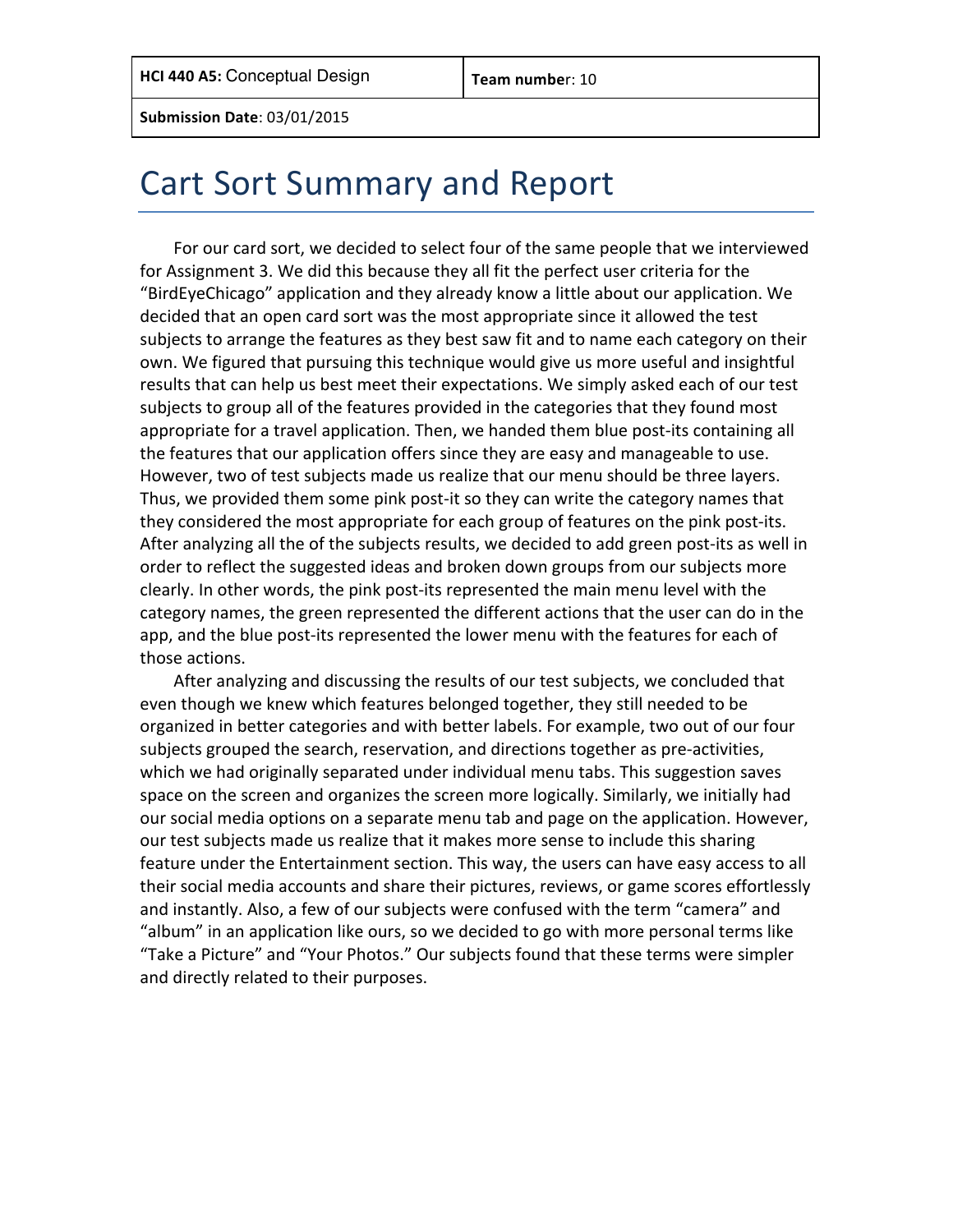| <b>Card Sort for BirdEyeChicago Application</b> |                                 |                       |                       |               |                            |                                |                          |                              |                 |                            |                           |                   |
|-------------------------------------------------|---------------------------------|-----------------------|-----------------------|---------------|----------------------------|--------------------------------|--------------------------|------------------------------|-----------------|----------------------------|---------------------------|-------------------|
| TRIP<br><b>PLANNER</b>                          |                                 |                       |                       | SkyView       | Entertainment              |                                |                          |                              |                 |                            |                           |                   |
| Search                                          |                                 | Reservation           |                       |               | $B - B$<br>Virtual<br>Tour | Photos                         |                          |                              | Games           |                            |                           |                   |
| Search<br>Restourant                            | Direction<br>$R$ estaurant      | Reserve<br>Restaurant |                       |               | Street<br><b>View</b>      | Take<br>New<br><b>Pictures</b> | Your<br>Photos           |                              | PLAY<br>ressure | Virtual<br>Life<br>Chicago | Building<br>Maneuvering / | Skydeck<br>Jigsen |
| Search<br>Hotel                                 | Direction<br>H <sub>other</sub> | Reserve.<br>Hotel     |                       |               | Map<br>View                |                                | $\sim$<br>Ea/F<br>Photos | Organiza/<br>Share<br>Phetos | Gramme          | <b>Grame</b>               |                           | Puzzle            |
| Search<br>Event                                 | Direction<br>$+$<br>Event       | Reserve<br>Event      | Check<br>Wait<br>Time | Buy<br>Ticket | Fun.<br>Facks              |                                |                          |                              |                 |                            |                           |                   |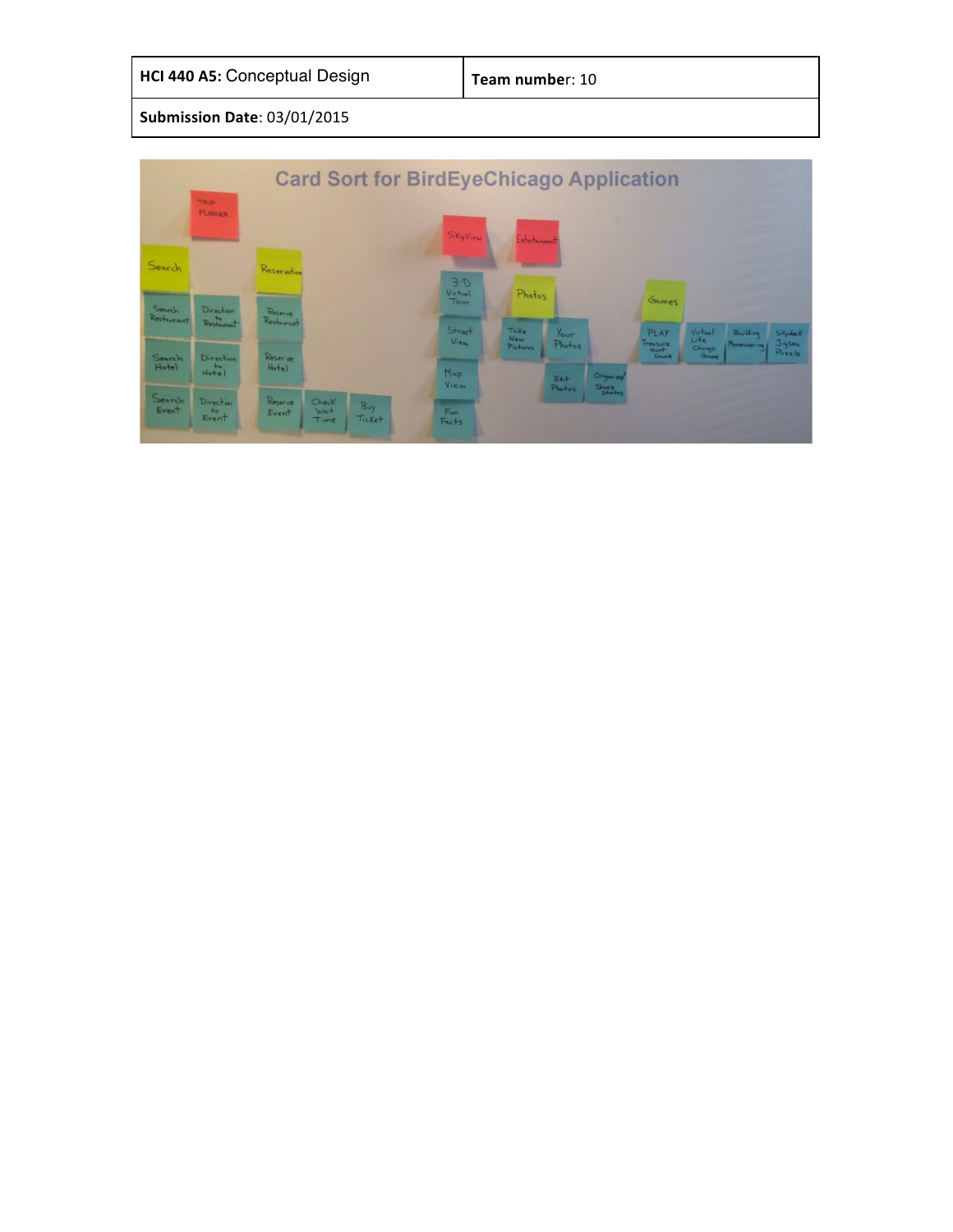# **Site Map**

Please see attached file: HCI440\_A5\_ (Conceptual\_Design\_Map\_10).pdf

# Wireframe Prototype

Please see attached file: HCI440\_A5\_ (Conceptual Design\_Wire\_10).pdf

## Process Retrospective

We feel that the open card sort we used helped us a great deal in categorizing the application's features both logically and effectively. Thus, we chose the right type of card sort and process strategy with our test subjects. We feel that our sitemap and wireframes provide the right information and features that users need in the correct format in our application. In addition, we think that we chose the best focus scenarios, as they are the most elaborate and crucial part of both of the users' trips and of our application. We had a plethora of material to work with on the wireframes with these two personas/scenarios that allowed us to explain key features that our application offers to improve in regards to the Skydeck and Chicago experience in an easy, educational, and fun manner.

One of the main issues we faced while doing this assignment was grasping the concept and purpose of the card sort. We started working as soon as soon as the assignment was posted like with the previous ones, but due to confusion among group members with this requirement, we had a small drawback. For that reason, we wish we had spoken with the professor individually earlier than we did. Nonetheless, we were able to keep the ball rolling with our ideas and utilize our creativity for our application once we were all on the same page. Another part of our assignment that we had to contemplate a few times was the making up of titles for our application's features. For example, we had difficulty defining the user's gestures of moving the screen around to see more content. We actually figured out the appropriate name for this feature as well as others after speaking with the professor. Overall, we feel we have come up with great decisions and artifacts that will lead us to build great prototypes in our next assignment.